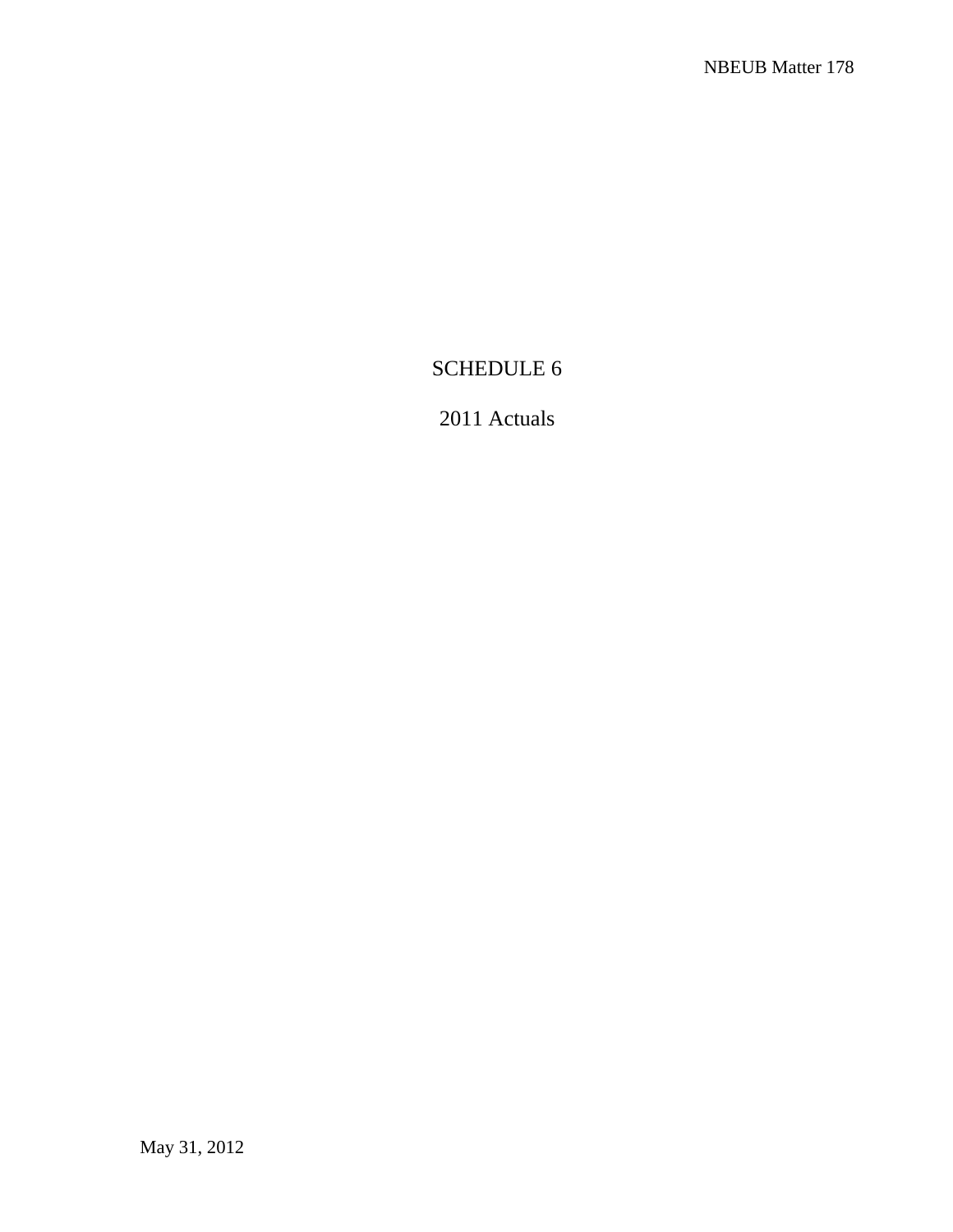#### **Notice to Reader: Subject to approval by the New Brunswick Energy and Utilities Board**

| (in thousands of dollars) |
|---------------------------|
|---------------------------|

| <b>Assets</b>                                                                                                                     | 2011           | 2010          |
|-----------------------------------------------------------------------------------------------------------------------------------|----------------|---------------|
| <b>Regulated Assets</b>                                                                                                           |                |               |
| <b>Property, Plant and Equipment</b><br>Gas Distributor Plant in Service - Net (includes AFUDC capitalized during 2011 of \$65.4) | \$<br>162,532  | \$<br>156,205 |
| <b>Contruction Work In Progress - Gas Distributor Plant</b>                                                                       | 4,124          | 1,651         |
| Total Property, Plant & Equipment (Note 1)                                                                                        | 166,656        | 157,856       |
| <b>Deferred Charges</b>                                                                                                           |                |               |
| Deferred Development Costs - Net (Note 2)<br>Development O&M Capitalized Costs - Net (Note 3)                                     | 684<br>102,785 | 851<br>96,409 |
| <b>Regulatory Deferral</b>                                                                                                        | 178,747        | 170,743       |
| <b>Total Deferred Charges</b>                                                                                                     | 282,216        | 268,003       |
| <b>Short Term Investments</b>                                                                                                     | 2,974          | 2,957         |
| <b>Total Regulated Assets</b>                                                                                                     | 451,846        | 428,816       |
| <b>Other Regulated Assets</b>                                                                                                     | 16,500         | 21,071        |
| <b>Total Assets</b>                                                                                                               | \$<br>468,346  | \$<br>449,887 |
| <b>Liabilities and Partner's Equity</b>                                                                                           |                |               |
| <b>Partner's Equity</b>                                                                                                           | \$<br>211,867  | \$<br>191,459 |
| Long-term Advances from Associates and Affiliates (Note 4)                                                                        | 245,500        | 233,650       |
| <b>Other Regulated Liabilities</b>                                                                                                | 10,979         | 24,778        |
| <b>Total Liabilities and Equity</b>                                                                                               | \$<br>468,346  | \$<br>449,887 |

**Rate Base for Regulatory Purposes –** Note 9 **Capital Structure for Regulatory Purposes** – Note 10 **Financial Statement Effects of Rate Regulation -** Note 12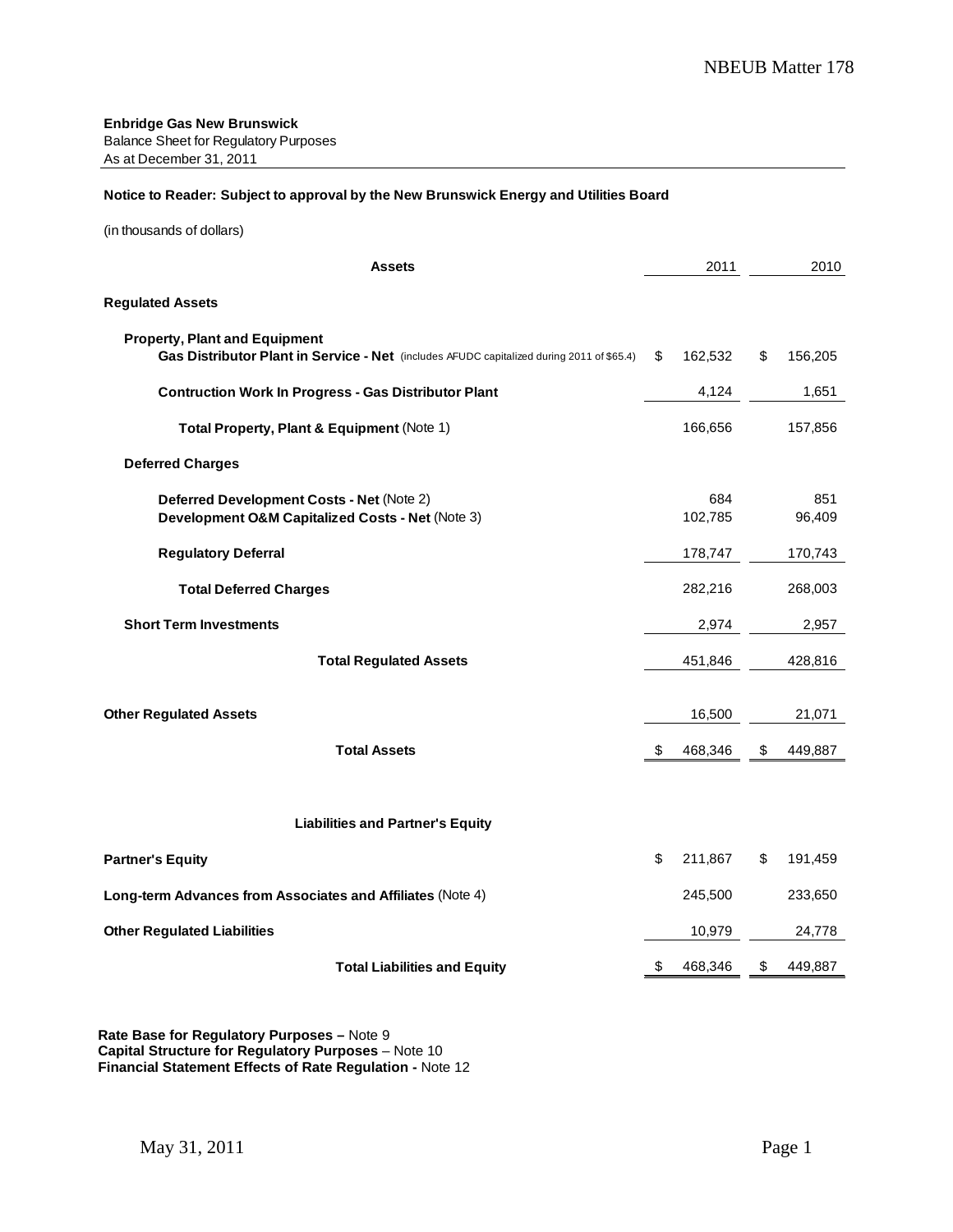Statement of Income for Regulatory Purposes For the year ended December 31, 2011

#### **Notice to Reader: Subject to approval by the New Brunswick Energy and Utilities Board**

| (in thousands of dollars)                                                                              | 2011                              | Expenses<br>per GJ<br>(in dollars) |    | 2010                              | Expenses<br>per GJ<br>(in dollars) |
|--------------------------------------------------------------------------------------------------------|-----------------------------------|------------------------------------|----|-----------------------------------|------------------------------------|
| Revenue<br><b>Operating Revenue</b><br>Gas distribution<br>Miscellaneous                               | \$<br>47,871<br>347               |                                    | \$ | 38,466<br>264                     |                                    |
| <b>Allowance for Funds Used During Construction</b>                                                    | 65                                |                                    |    | 87                                |                                    |
| <b>Installation Services</b><br>Revenue<br>Cost of goods sold                                          | 48,282<br>2,726<br>(2,336)<br>390 |                                    |    | 38,817<br>6,787<br>(5,790)<br>997 |                                    |
| <b>Total Revenue</b>                                                                                   | 48,672                            |                                    |    | 39,814                            |                                    |
| <b>Expenses</b><br><b>Operating Expenses</b><br>Operating and maintenance expenses<br>Bad debt expense | 10,061<br>242                     | \$<br>1.81<br>0.04                 |    | 7,142<br>353                      | \$<br>1.38<br>0.07                 |
| Amortization of Property, Plant and Equipment                                                          | 6,250                             | 1.12                               |    | 5,637                             | 1.09                               |
| <b>Municipal and Other Taxes</b>                                                                       | 1,129                             | 0.20                               |    | 1,088                             | 0.21                               |
| Interest on Amounts Due to Associates & Affiliates and Other Interest                                  | 15,243                            | 2.74                               |    | 14,032                            | 2.71                               |
| <b>Amortization of Deferred Development Costs</b>                                                      | 2,974                             | 0.54                               |    | 2,967                             | 0.57                               |
| <b>Total Expenses</b>                                                                                  | 35,899                            | \$<br>6.46                         |    | 31,219                            | 6.02                               |
| Income before Extraordinary Items, Regulatory Deferral and Return on Rate Base                         | 12,773                            |                                    |    | 8,595                             |                                    |
| <b>Regulatory Deferral</b>                                                                             | 8,004                             |                                    |    | 15,392                            |                                    |
| <b>Regulated Return on Equity</b>                                                                      | \$<br>20,777                      |                                    | S  | 23,987                            |                                    |
| <b>Total GJ's</b>                                                                                      | 5,557,000                         |                                    |    | 5,183,000                         |                                    |

#### **Details of Affiliate Transactions** – Note 11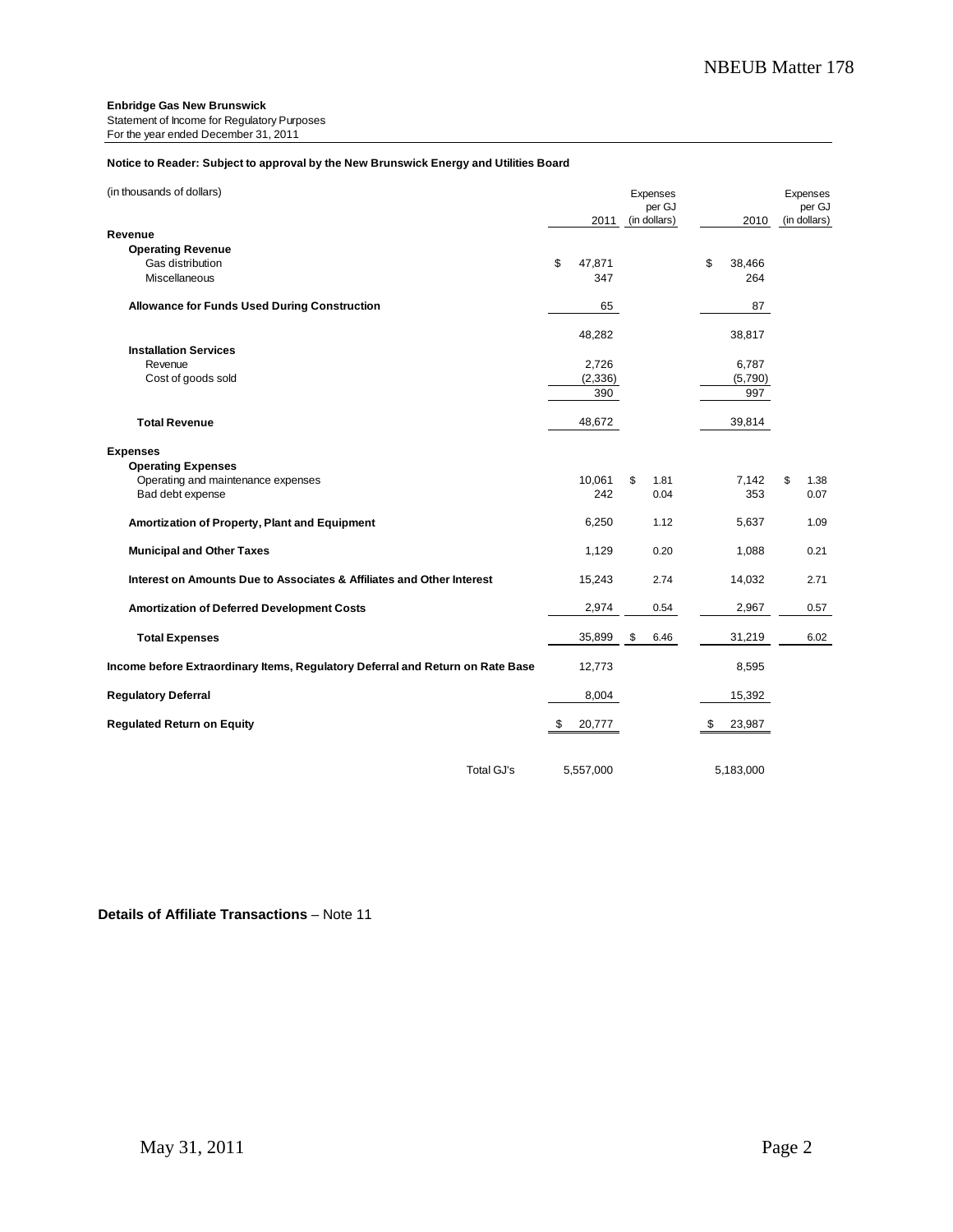#### Notes to Regulatory Financial Results

For the year ended December 31, 2011 and the state of the SNBEUB Matter 178

# (in thousands of dollars)

# Note 1 **Property, Plant & Equipment**

|                                   |               |                                           | 2011                     | 2010            |                                              |
|-----------------------------------|---------------|-------------------------------------------|--------------------------|-----------------|----------------------------------------------|
|                                   | Cost          | <b>Accumulated</b><br><b>Amortization</b> | <b>Net Book</b><br>Value | <b>Net Book</b> | <b>Rates of</b><br><b>Value Amortization</b> |
| Property, plant & equipment       |               |                                           |                          |                 |                                              |
| General plant                     |               |                                           |                          |                 |                                              |
| Computer hardware & software      | \$<br>4,447   | \$<br>(3, 490)                            | \$<br>957                | \$<br>844       | 28.80%                                       |
| Tools and work equipment          | 825           | (259)                                     | 566                      | 544             | 5.30%                                        |
| Office furniture and equipment    | 505           | (161)                                     | 344                      | 354             | 4.40%                                        |
| Transportation                    | 971           | (273)                                     | 698                      | 949             | 11.80%                                       |
| Communications                    | 87            | (49)                                      | 38                       | 61              | 28.80%                                       |
| Leasehold improvements            | 818           | (461)                                     | 357                      | 327             | 1                                            |
| Subtotal                          | 7,653         | (4, 693)                                  | 2,960                    | 3,079           |                                              |
| Distribution plant                |               |                                           |                          |                 |                                              |
| Land                              | 375           |                                           | 375                      | 375             |                                              |
| Rights of way and easements       | 156           |                                           | 156                      | 166             |                                              |
| Distribution mains                | 109,018       | (16, 414)                                 | 92,604                   | 89,725          | 2.43%                                        |
| <b>Street services</b>            | 49,640        | (9,005)                                   | 40,635                   | 38,553          | 3.83%                                        |
| Meters and regulators             | 18,482        | (2,964)                                   | 15,518                   | 13,595          | 3.83%                                        |
| <b>Stations</b>                   | 13,498        | (3, 214)                                  | 10,284                   | 10,712          | 4.40%                                        |
| Subtotal                          | 191,169       | (31, 597)                                 | 159,572                  | 153,126         |                                              |
| Total plant in service            | 198,822       | (36, 290)                                 | 162,532                  | 156,205         |                                              |
| Construction work in progress     | 4,124         |                                           | 4,124                    | \$<br>1,651     |                                              |
| Total property, plant & equipment | \$<br>202,946 | \$<br>(36, 290)                           | \$<br>166,656            | \$<br>157,856   |                                              |

**1 - Amortized over the term of the related leases.**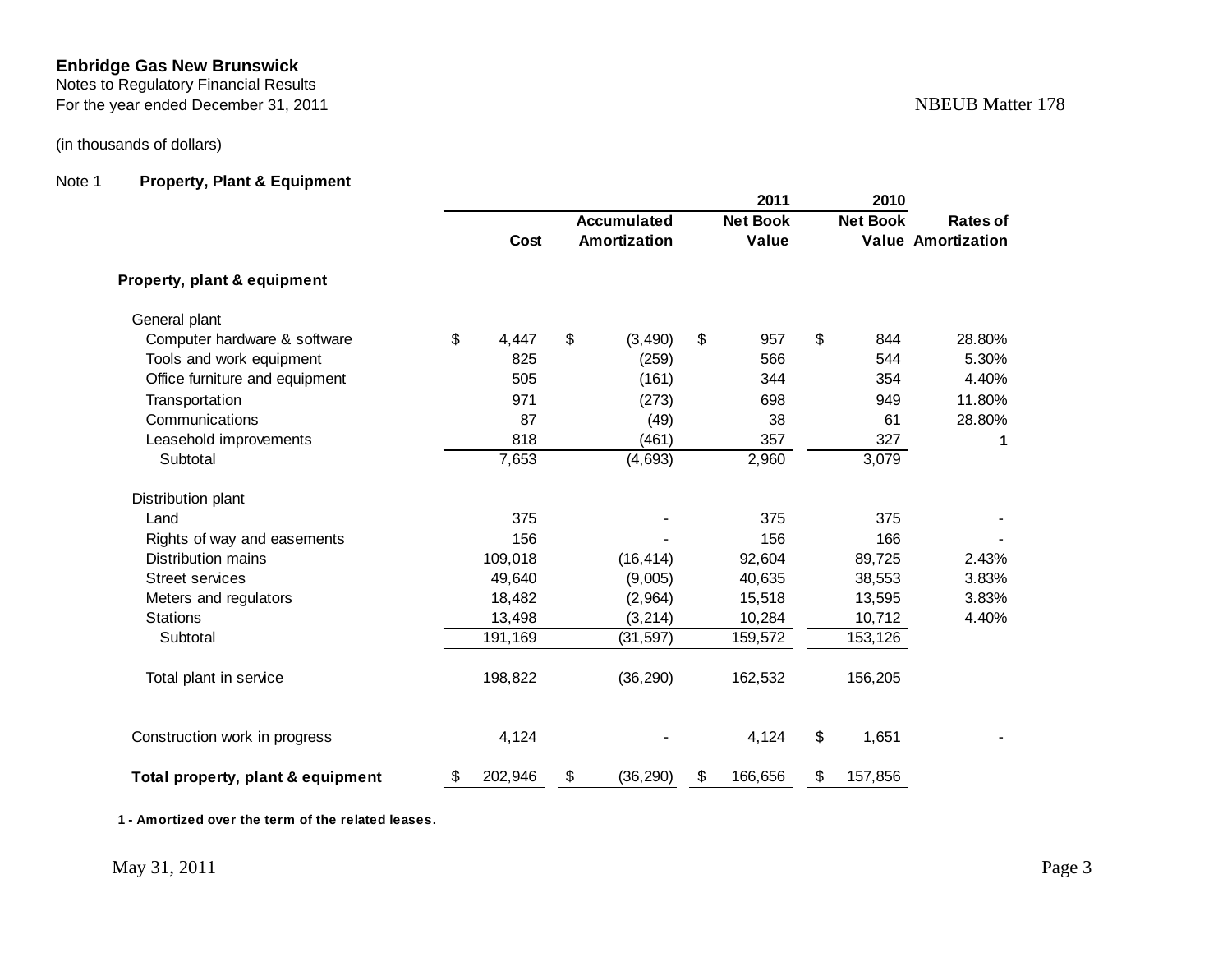Notes to Regulatory Financial Results

For the year ended December 31, 2011 and the state of the state of the NBEUB Matter 178

(in thousands of dollars)

#### Note 2 **Deferred Development Costs - Net**

|                                       |   |       |                             |     | 2011                     |   | 2010            |                                              |
|---------------------------------------|---|-------|-----------------------------|-----|--------------------------|---|-----------------|----------------------------------------------|
|                                       |   | Cost  | Accumulated<br>Amortization |     | <b>Net Book</b><br>Value |   | <b>Net Book</b> | <b>Rates of</b><br><b>Value Amortization</b> |
| Franchise fee                         | S | 1,500 | \$<br>(925)                 | \$  | 575                      | S | 650             | 5.00%                                        |
| Deferred carrying costs               |   | 1,784 | (1,675)                     |     | 109                      |   | 201             | 20.00%                                       |
| Total deferred development costs, net |   | 3.284 | (2,600)                     | \$. | 684                      |   | 851             |                                              |

# Note 3 **Development O&M Capitalized Costs - Net**

|                                              |   | Cost    | Accumulated<br>Amortization | 2011<br><b>Net Book</b><br>Value | 2010<br><b>Net Book</b> | Rates of<br><b>Value Amortization</b> |
|----------------------------------------------|---|---------|-----------------------------|----------------------------------|-------------------------|---------------------------------------|
| Development O&M capitalized costs            |   | 114.952 | (12.167)                    | 102.785                          | 96.409                  | 2.43%                                 |
| Total development O&M capitalized costs, net | S | 114.952 | (12, 167)                   | 102.785                          | 96.409                  |                                       |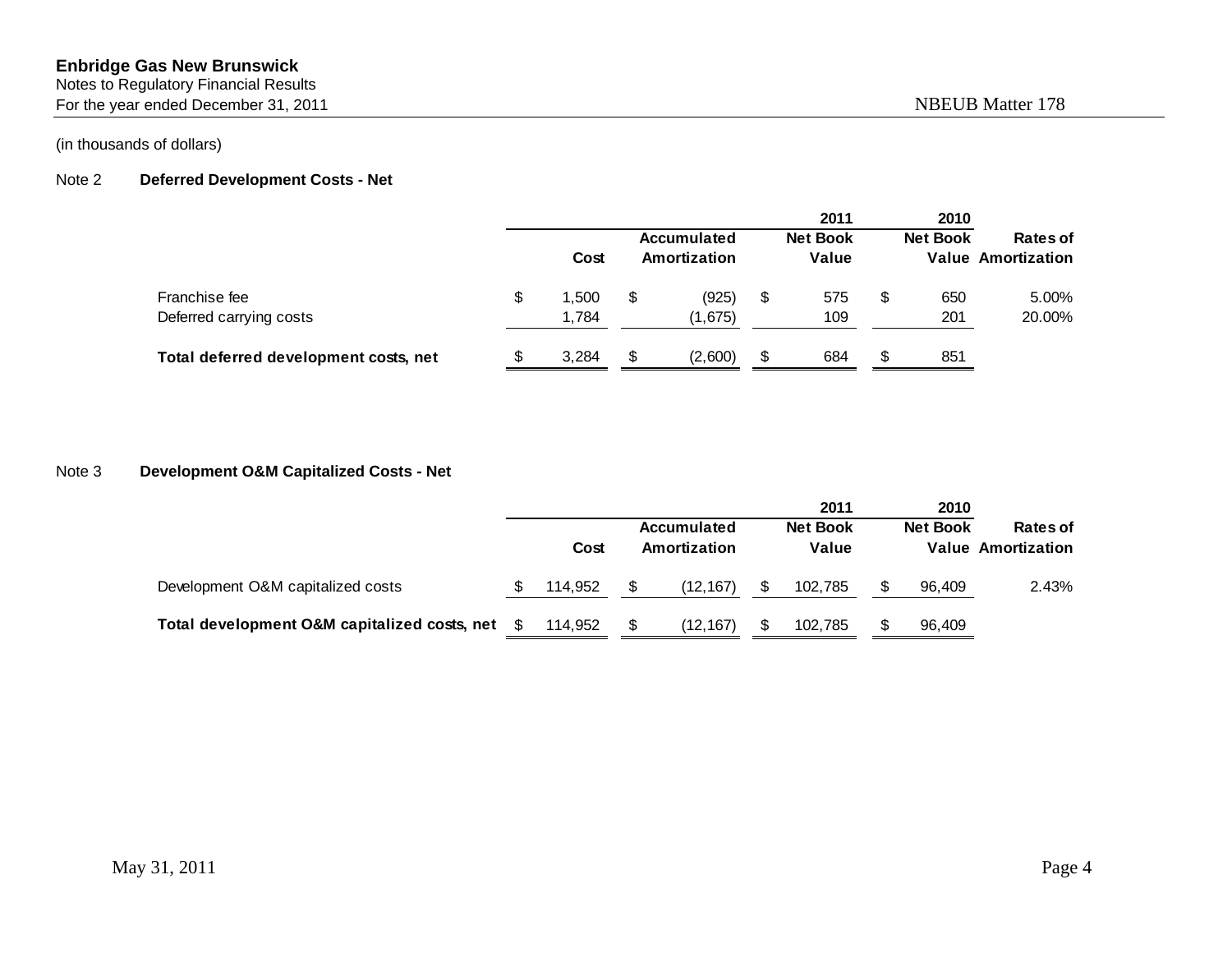Notes to Regulatory Financial Results

For the year ended December 31, 2011 and the state of the state of the NBEUB Matter 178

## (in thousands of dollars)

#### Note 4 **Long-term Advances from Associates and Affiliates**

|                                |                   |                      |         |               | 2011                |           |         |               | 2010                |           |
|--------------------------------|-------------------|----------------------|---------|---------------|---------------------|-----------|---------|---------------|---------------------|-----------|
|                                |                   |                      |         |               | <b>Cost of Debt</b> |           |         |               | <b>Cost of Debt</b> |           |
|                                | <b>Issue Date</b> | <b>Maturity Date</b> | Amount  | Enbridge Inc. | <b>EGNB</b>         | Regulated | Amount  | Enbridge Inc. | <b>EGNB</b>         | Regulated |
| Promissory Note                | $6$ -Feb-01       | $6$ -Feb-11          |         |               |                     |           | 6,150   | 6.33%         | 7.95%               | 7.33%     |
| <b>Promissory Note</b>         | 28-Jun-02         | 29-Jun-12            | 6,000   | 6.08%         | 7.89%               | 7.08%     | 6,000   | 6.08%         | 7.89%               | 7.08%     |
| Promissory Note                | 23-Dec-02         | 24-Dec-12            | 7,500   | 6.50%         | 7.41%               | 7.50%     | 7,500   | 6.50%         | 7.41%               | 7.50%     |
| Promissory Note                | 26-Jun-03         | 27-Jun-13            | 13,000  | 5.62%         | 6.96%               | 6.62%     | 13,000  | 5.62%         | 6.96%               | 6.62%     |
| Promissory Note                | 30-Dec-03         | 30-Dec-13            | 14,000  | 5.34%         | 7.14%               | 6.34%     | 14,000  | 5.34%         | 7.14%               | 6.34%     |
| Promissory Note                | 23-Mar-04         | 24-Mar-14            | 14,000  | 5.33%         | 6.69%               | 6.33%     | 14,000  | 5.33%         | 6.69%               | 6.33%     |
| Promissory Note                | 30-Nov-04         | 28-Nov-14            | 21,000  | 5.69%         | 6.95%               | 6.69%     | 21,000  | 5.69%         | 6.95%               | 6.69%     |
| Promissory Note                | 30-Mar-05         | 30-Mar-15            | 6,000   | 5.04%         | 6.93%               | 6.04%     | 6,000   | 5.04%         | 6.93%               | 6.04%     |
| Promissory Note                | 28-Dec-05         | 28-Dec-15            | 14,000  | 4.59%         | 6.53%               | 5.59%     | 14,000  | 4.59%         | 6.53%               | 5.59%     |
| <b>Promissory Note</b>         | 19-Dec-06         | 19-Dec-16            | 21,000  | 4.82%         | 6.52%               | 5.82%     | 21,000  | 4.82%         | 6.52%               | 5.82%     |
| Promissory Note                | 20-Dec-07         | 20-Dec-17            | 29,000  | 5.54%         | 5.85%               | 6.54%     | 29,000  | 5.54%         | 5.85%               | 6.54%     |
| <b>Promissory Note</b>         | 19-Dec-08         | 19-Dec-13            | 15,000  | 6.85%         | 7.85%               | 7.85%     | 15,000  | 6.85%         | 7.85%               | 7.85%     |
| Promissory Note                | 25-Jun-09         | 25-Jun-14            | 25,000  | 4.37%         | 5.37%               | 5.37%     | 25,000  | 4.37%         | 5.37%               | 5.37%     |
| Promissory Note                | 9-Dec-09          | 9-Dec-19             | 21,000  | 4.63%         | 5.63%               | 5.63%     | 21,000  | 4.63%         | 5.63%               | 5.63%     |
| Promissory Note                | 24-Aug-10         | 24-Aug-15            | 12,000  | 3.22%         | 4.22%               | 4.22%     | 12,000  | 3.22%         | 4.22%               | 4.22%     |
| <b>Promissory Note</b>         | 22-Sep-10         | 22-Sep-15            | 9,000   | 3.25%         | 4.25%               | 4.25%     | 9,000   | 3.25%         | 4.25%               | 4.25%     |
| Promissory Note                | 30-Dec-11         | 30-Dec-21            | 18,000  | 4.50%         | 5.50%               | 5.50%     |         |               |                     |           |
| Total long-term advances       |                   |                      |         |               |                     |           |         |               |                     |           |
| from associates and affiliates |                   |                      | 245,500 | 5.10%         | 6.30%               | 6.10%     | 233,650 | 5.26%         | 6.48%               | 6.26%     |

The cost of debt of EGNB is limited to the actual borrowing rate of Enbridge Inc. plus 1%.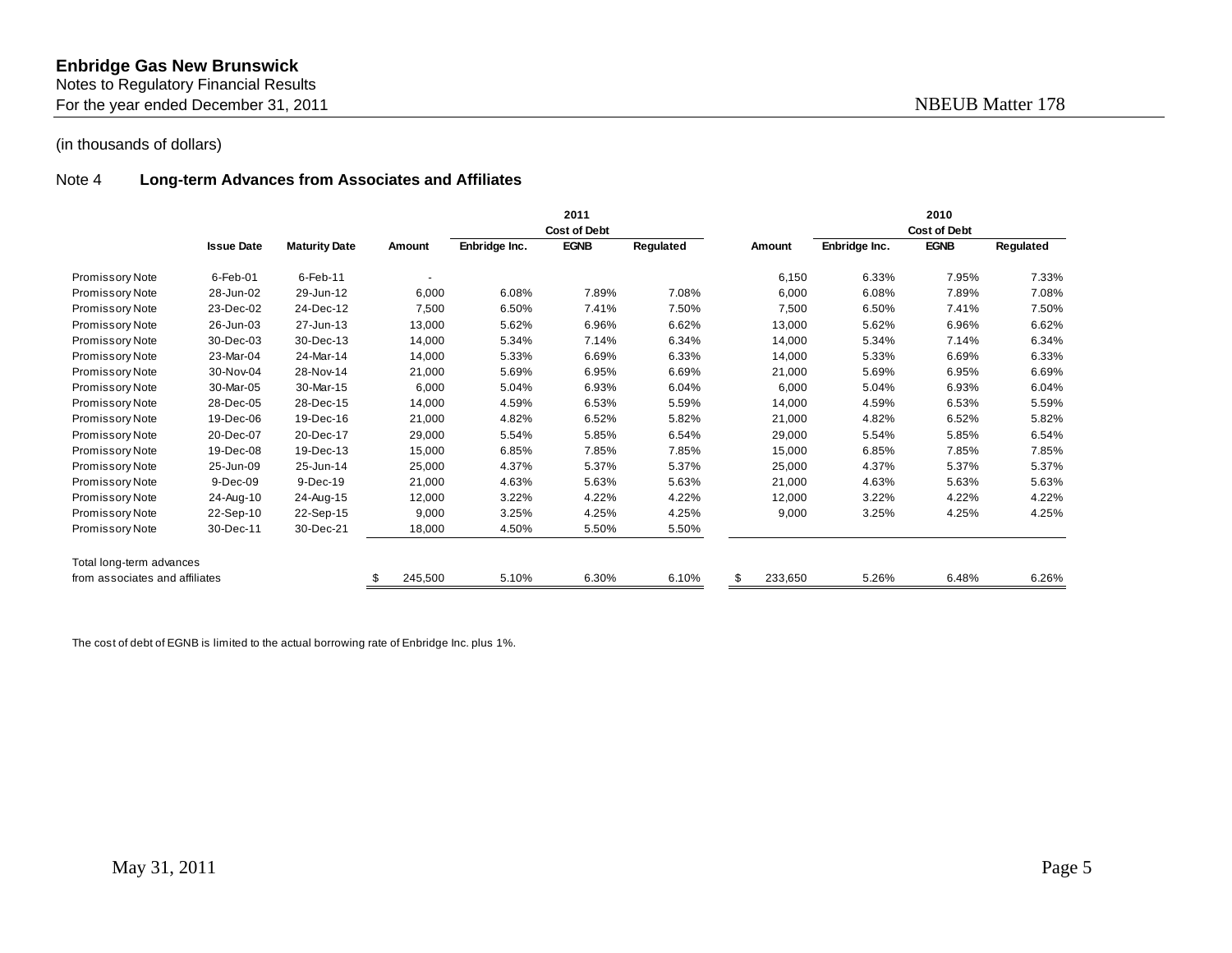Notes to Regulatory Financial Results For the year ended December 31, 2011 and the state of the SNBEUB Matter 178

## (in thousands of dollars)

#### Note 5 **Operating Revenue**

#### a**. Gas Distribution**

|                                           |   |                | 2011   |                                    | 2010        |        |                                    |  |  |
|-------------------------------------------|---|----------------|--------|------------------------------------|-------------|--------|------------------------------------|--|--|
|                                           |   | <b>Revenue</b> |        | <b>Customers Throughput</b><br>TJs | Revenue     |        | <b>Customers Throughput</b><br>TJs |  |  |
| Small general service (SGS)               | S | 11.976         | 9.786  | 904                                | \$<br>9.554 | 9,183  | 794                                |  |  |
| General service (GS)                      |   | 13.107         | 1,220  | 989                                | 10.299      | 1,325  | 935                                |  |  |
| Contract general service (CGS)            |   | 14.278         | 311    | 1.163                              | 10.860      | 300    | 1,014                              |  |  |
| Contract large general service (CLGS-LFO) |   | 6,931          | 26     | 1,323                              | 7,000       | 25     | 1,380                              |  |  |
| Contract large general service (CLGS-HFO) |   | 1,526          | 10     | 1,172                              | 736         | 9      | 1,059                              |  |  |
| Contract large volume off peak (CLVOPS)   |   | 33             |        | 4                                  |             |        |                                    |  |  |
| Off peak service                          |   | 20             | 13     | 2                                  | 17          | 13     |                                    |  |  |
| Total                                     |   | 47.871         | 11,367 | 5,557                              | 38.466      | 10.855 | 5,183                              |  |  |

1 Terajoule (TJ) = 1,000 Gigajoules (GJ)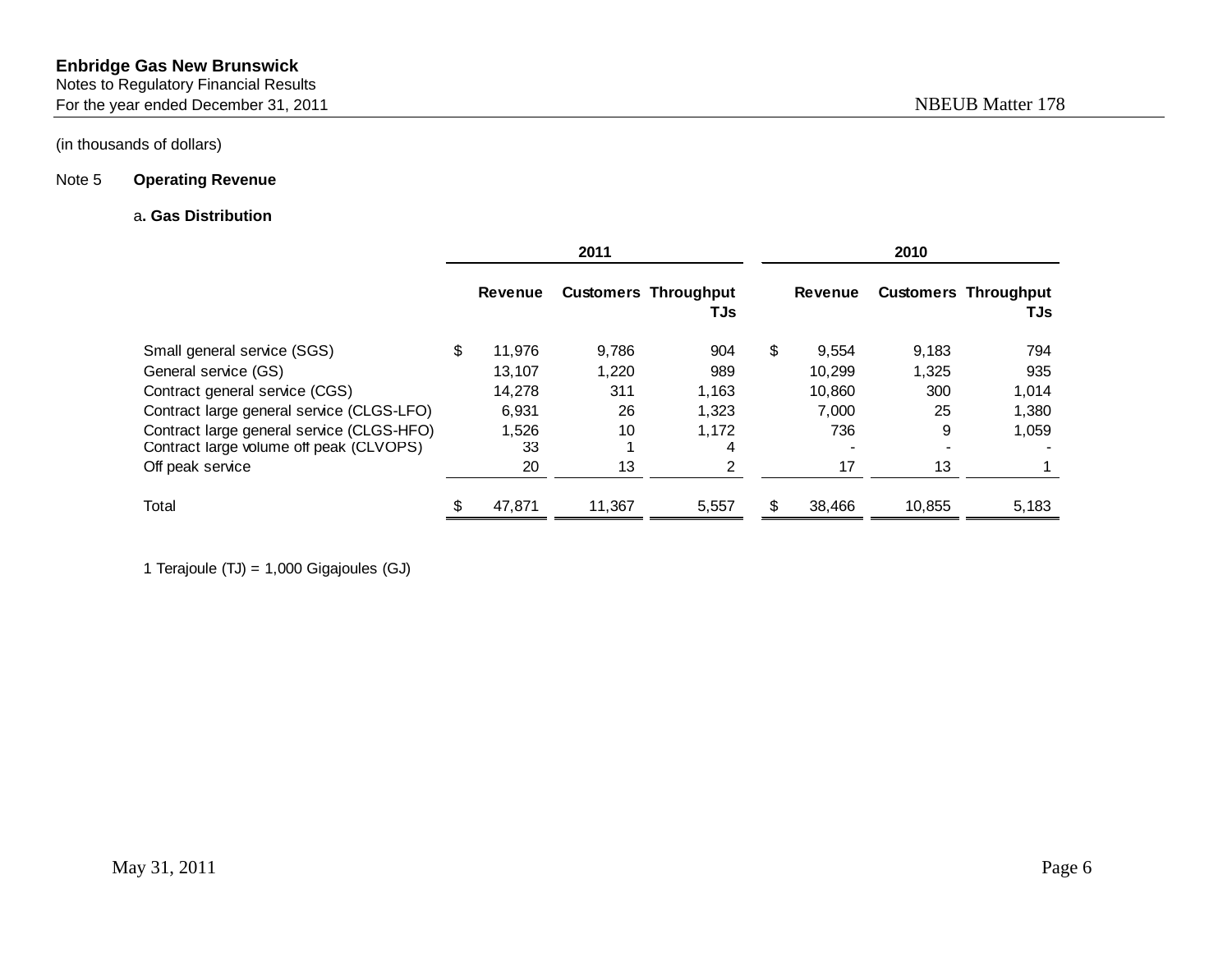Notes to Regulatory Financial Results

For the year ended December 31, 2011 and the state of the state of the NBEUB Matter 178

# (in thousands of dollars)

# Note 5 **Operating Revenue (continued)**

#### **b. Miscellaneous**

|                                                             |   | 2011       |   | 2010       |
|-------------------------------------------------------------|---|------------|---|------------|
| Agent billing and collection<br>Other miscellaneous revenue | S | 131<br>216 | S | 124<br>140 |
| <b>Total miscellaneous</b>                                  | S | 347        | S | 264        |

# **Details of Agent Billing and Collection Revenues**

| (in dollars)                               |               |   |           |
|--------------------------------------------|---------------|---|-----------|
|                                            | 2011          |   | 2010      |
| Agent billing and collection               |               |   |           |
| Small general service (SGS)                | 105,049<br>\$ | S | 98,515    |
| General service (GS)                       | 15,515        |   | 16,008    |
| Contract general service (CGS)             | 8,679         |   | 7.769     |
| Agent billing                              |               |   |           |
| Contract large general service (CLGS-LFO)  | 708           |   | 741       |
| Contract large general service (CLGS-HFO)  | 382           |   | 368       |
| Contract large volume service (CLVOPS)     | 8             |   |           |
| Off peak service (OPS)                     | 786           |   | 788       |
|                                            |               |   |           |
| Total agent billing and collection revenue | 131,127       |   | \$124.189 |
|                                            |               |   |           |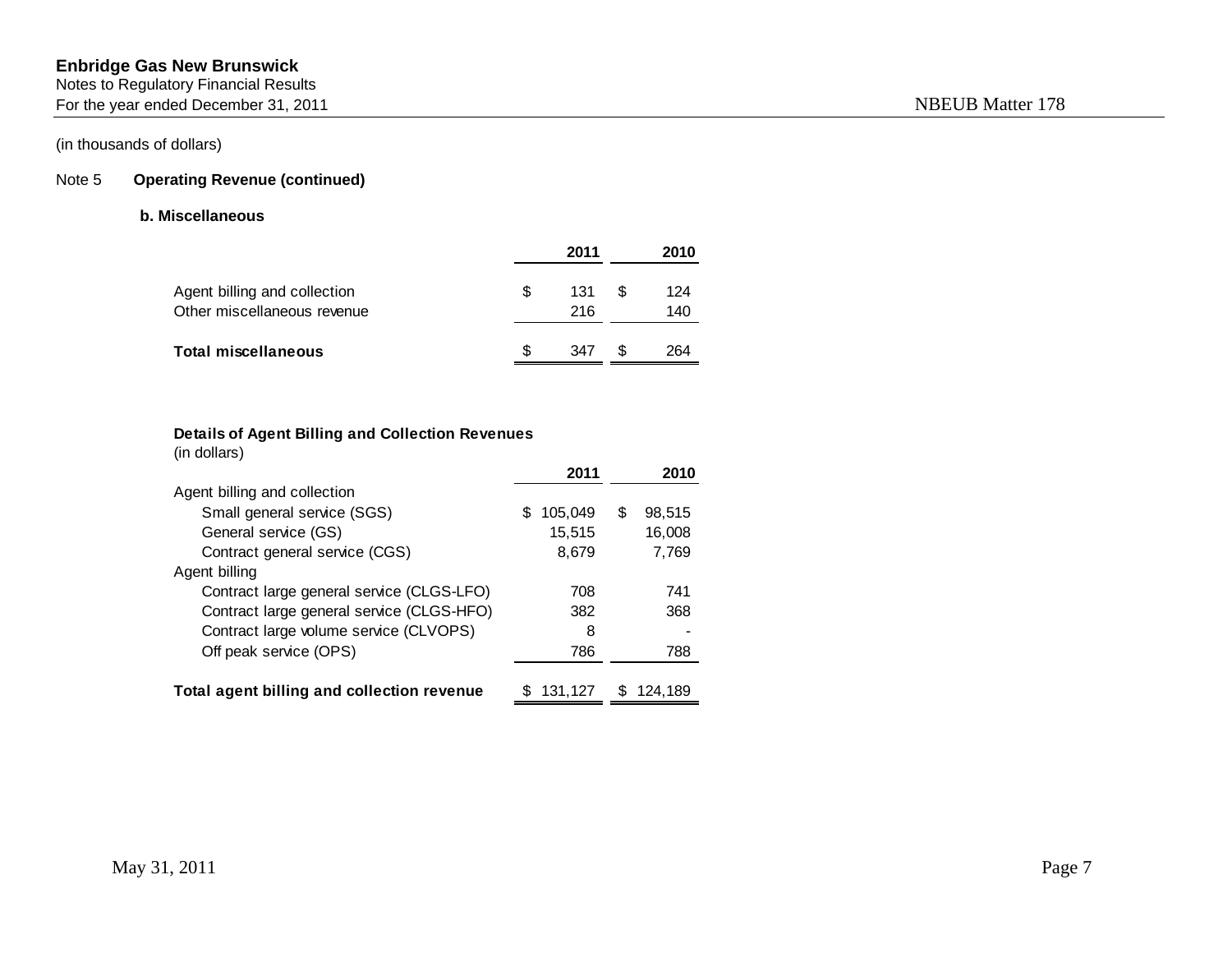#### Notes to Regulatory Financial Results

For the year ended December 31, 2011 and the state of the SNBEUB Matter 178

# (in thousands of dollars)

# Note 6 **Operating and Maintenance Expenses**

|                                           | 2011         | 2010        |
|-------------------------------------------|--------------|-------------|
|                                           |              |             |
| Corporate management                      | \$<br>1,489  | \$<br>1,190 |
| Corporate administration                  | 1,146        | 1,134       |
| Financial reporting                       | 648          | 691         |
| Information technology                    | 871          | 972         |
| Regulatory & upstream                     | 1,227        | 1,982       |
| Sales & marketing                         | 6,674        | 7,150       |
| Distribution & maintanance                | 5,981        | 5,669       |
| Customer care                             | 1,387        | 1,297       |
| Human resources                           | 1,998        | 1,769       |
| Gas transportation and related activities | 2,032        | 1,144       |
| Total                                     | 23,453       | 22,998      |
|                                           |              |             |
| <b>Capitalized to:</b>                    |              |             |
| Property, plant & equipment               | 4,353        | 5,399       |
| Development O&M capitalized costs         | 9,039        | 10,457      |
| <b>Total capitalized</b>                  | 13,392       | 15,856      |
|                                           |              |             |
| Total                                     | \$<br>10,061 | \$<br>7,142 |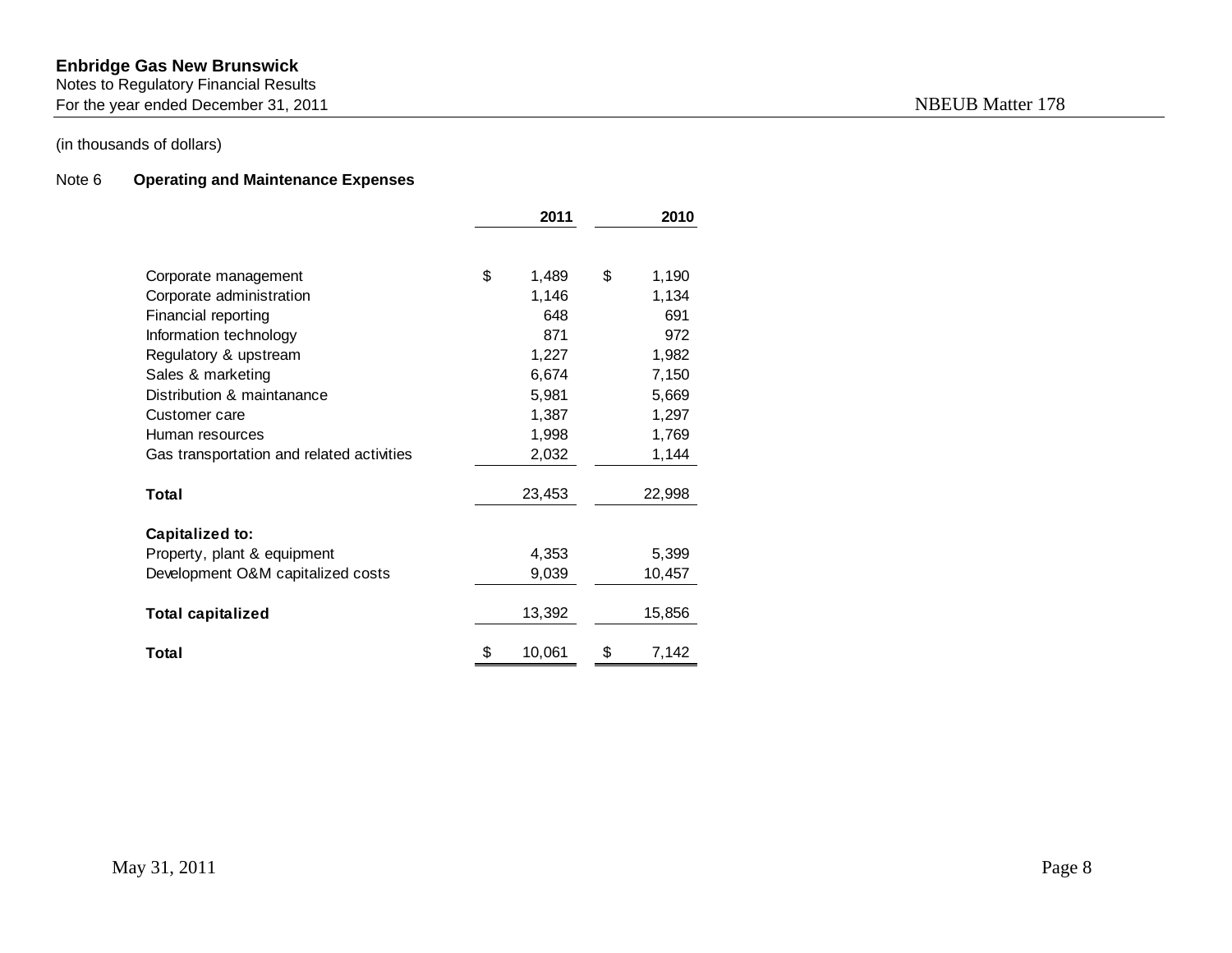Notes to Regulatory Financial Results

For the year ended December 31, 2011 and the state of the state of the NBEUB Matter 178

# (in thousands of dollars)

#### Note 7 **Interest on Amounts Due to Associates & Affiliates and Other Interest**

|                                                                                 | 2011   | 2010   |
|---------------------------------------------------------------------------------|--------|--------|
| Interest on long-term debt                                                      | 14.745 | 13.933 |
| Other interest expense                                                          | 472    | 67     |
| AIDC - allowance for funds used during construction (debt component)            | 26     | 32     |
| Total interest on amounts due to associates & affiliates and other interest $$$ | 15.243 | 14,032 |

# Note 8 **Regulated Return on Equity**

|                                                                                                      | 2011         |     | 2010         |
|------------------------------------------------------------------------------------------------------|--------------|-----|--------------|
| Regulated return on equity<br>AEDC - allowance for funds used during construction (equity component) | 20.738<br>39 | -S  | 23,932<br>55 |
| Total regulated return on equity                                                                     | 20.777       | -SS | 23.987       |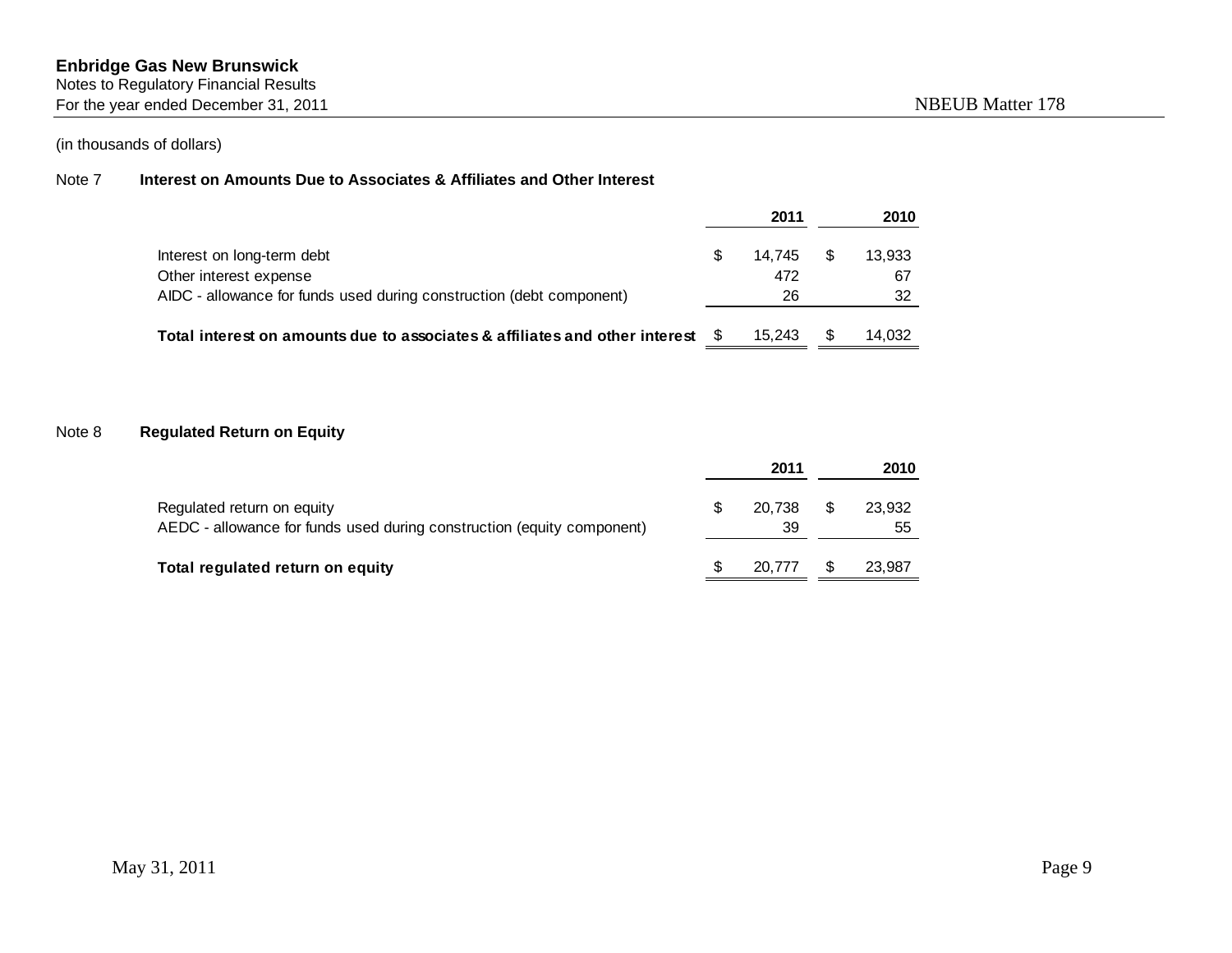#### Notes to Regulatory Financial Results

For the year ended December 31, 2011 and the state of the year ended December 31, 2011

# (in thousands of dollars)

# Note 9 **Rate Base for Regulatory Purposes**

|                                                                             | 2011                                  | 2010                                  |
|-----------------------------------------------------------------------------|---------------------------------------|---------------------------------------|
| <b>Property, plant &amp; equipment</b>                                      |                                       |                                       |
| Cost<br>Accumulated amortization<br><b>Net</b>                              | \$<br>198,822<br>(36, 290)<br>162,532 | \$<br>186,756<br>(30, 551)<br>156,205 |
| Deferred charges                                                            |                                       |                                       |
| Franchise fee, at cost<br>Accumulated amortization<br><b>Net</b>            | 1,500<br>(925)<br>575                 | 1,500<br>(850)<br>650                 |
| Development O&M capitalized costs<br>Accumulated amortization<br><b>Net</b> | 114,952<br>(12, 166)<br>102,786       | 105,913<br>(9, 504)<br>96,409         |
| Deferred carrying costs, at cost<br>Accumulated amortization<br><b>Net</b>  | 1,784<br>(1,676)<br>108               | 1,784<br>(1, 583)<br>201              |
| Deferral account                                                            | 178,747                               | 170,743                               |
| <b>Total deferred charges</b>                                               | 282,216                               | 268,003                               |
| <b>Term deposit</b>                                                         | 2,974                                 | 2,957                                 |
| <b>Working capital allowance</b>                                            | 1,960                                 | 1,859                                 |
| Total rate base                                                             | \$<br>449,682                         | \$<br>429,024                         |
| Average rate base                                                           | \$<br>436,120                         | \$<br>410,675                         |

May 31, 2011 Page 10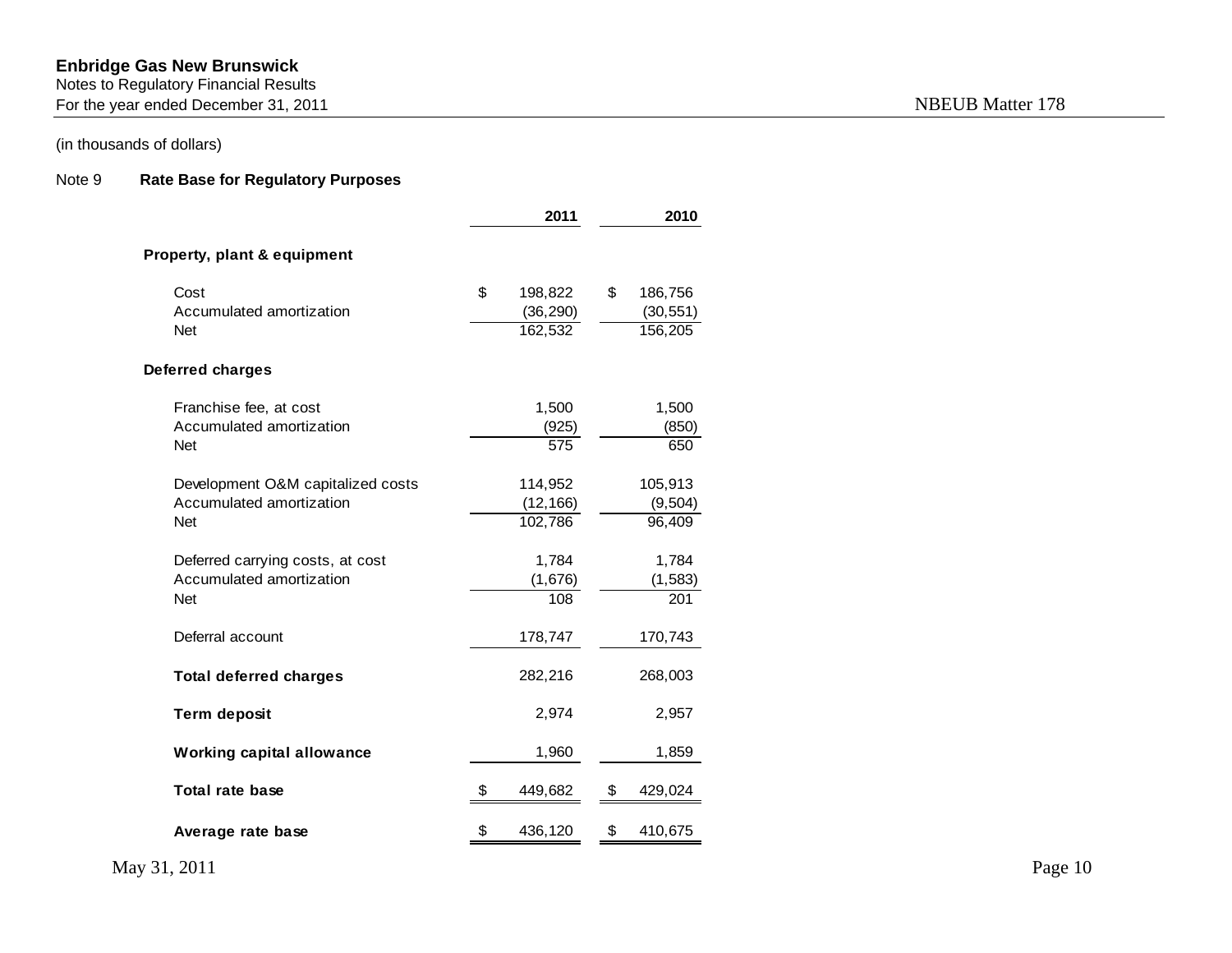Notes to Regulatory Financial Results

For the year ended December 31, 2011 and the state of the state of the NBEUB Matter 178

# (in thousands of dollars)

# Note 10 **Capital Structure for Regulatory Purposes**

|                          |   | 2011    | 2010 |         |  |
|--------------------------|---|---------|------|---------|--|
| <b>Capital structure</b> |   |         |      |         |  |
| Long-term debt           | S | 245,500 | \$   | 233,650 |  |
| Equity                   |   | 211,867 |      | 191,459 |  |
| Total                    | S | 457,367 | S    | 425,109 |  |

# **Capital structure percentage**

| Long-term debt | 53.68%  | 54.96%  |
|----------------|---------|---------|
| Equity         | 46.32%  | 45.04%  |
| Total          | 100.00% | 100.00% |

#### **Capital structure average percentage for regulatory purposes**

| Long-term debt | 55.00%  | 53.92%  |
|----------------|---------|---------|
| Equity         | 45.00%  | 46.08%  |
| Total          | 100.00% | 100.00% |

# **Weighted cost of capital for regulatory purposes**

| Long-term debt | 3.36% | 3.38% |
|----------------|-------|-------|
| Equity         | 5.85% | 5.99% |
| Total          | 9.21% | 9.37% |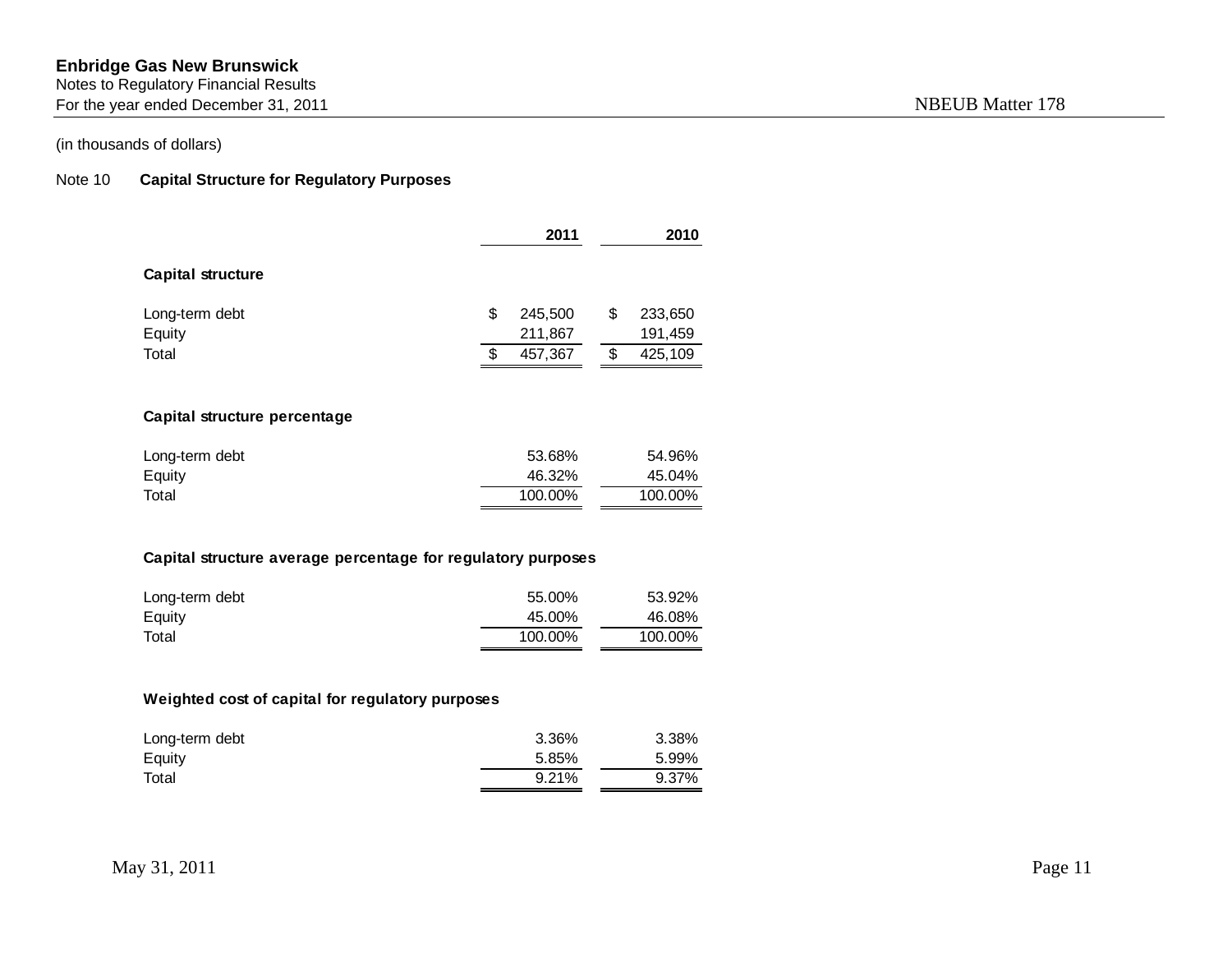Notes to Regulatory Financial Results

For the year ended December 31, 2011 and the state of the year ended December 31, 2011

# (in thousands of dollars)

#### Note 11 **Details of Affiliate Transactions**

|                                         | Enbridge<br>Operational<br><b>Services</b> |                | Enbridge Inc.            | Enbridge<br><b>Commercial</b><br>Services Inc. |        | <b>Enbridge Gas</b><br><b>Distribution</b><br>Inc. |     | Gazifère Inc.  | <b>Total Affiliate</b><br>Consulting<br>and Services | Total<br><b>Consulting</b><br>and Services | <b>Affiliate</b><br><b>Expenditure as</b><br><b>Percent of</b><br><b>Total</b><br><b>Consulting and</b><br><b>Services</b> |
|-----------------------------------------|--------------------------------------------|----------------|--------------------------|------------------------------------------------|--------|----------------------------------------------------|-----|----------------|------------------------------------------------------|--------------------------------------------|----------------------------------------------------------------------------------------------------------------------------|
| For the period ending December 31, 2011 |                                            |                |                          |                                                |        |                                                    |     |                |                                                      |                                            |                                                                                                                            |
| Corporate management                    | \$                                         | $\blacksquare$ | 32 $$$<br>\$             | $\overline{\phantom{0}}$                       | - \$   | 122S                                               |     | $\sim$         | \$<br>154                                            | \$<br>462                                  | 33%                                                                                                                        |
| Sales & marketing                       |                                            |                |                          |                                                |        | 18                                                 |     |                | 18                                                   | 1,070                                      | 2%                                                                                                                         |
| Human resources                         |                                            |                | 23                       |                                                |        | 40                                                 |     |                | 63                                                   | 246                                        | 26%                                                                                                                        |
| Distribution & maintenance              |                                            |                |                          |                                                |        | 716                                                |     |                | 716                                                  | 1,839                                      | 39%                                                                                                                        |
| Budget & regulatory                     |                                            |                |                          |                                                |        | -1                                                 |     |                | 1                                                    | 1,106                                      | 0%                                                                                                                         |
| Financial reporting                     |                                            |                | 34                       | $\overline{a}$                                 |        | 21                                                 |     |                | 55                                                   | 167                                        | 33%                                                                                                                        |
| Customer care                           |                                            |                | $\overline{a}$           | $\overline{a}$                                 |        | 81                                                 |     | 663            | 744                                                  | 760                                        | 98%                                                                                                                        |
| Corporate administration                |                                            |                | 1,072                    |                                                |        | 5                                                  |     | $\overline{a}$ | 1,077                                                | 1,077                                      | 100%                                                                                                                       |
| Gas transportation & related            |                                            |                |                          |                                                |        | 109                                                |     |                | 109                                                  | 109                                        | 100%                                                                                                                       |
| Information technology                  |                                            |                | 101                      |                                                |        | 136                                                |     |                | 237                                                  | 338                                        | 70%                                                                                                                        |
| <b>Total</b>                            | S                                          | - \$           | $1,262$ \$               |                                                | $-$ \$ | $1,249$ \$                                         |     | 663 \$         | 3,174                                                | \$<br>7,174                                | 44%                                                                                                                        |
| For the period ending December 31, 2010 |                                            |                |                          |                                                |        |                                                    |     |                |                                                      |                                            |                                                                                                                            |
| Corporate management                    | \$                                         | $\blacksquare$ | \$<br>27                 | - \$<br>$\blacksquare$                         | \$     | 85                                                 | \$  | $\sim$         | \$<br>112                                            | \$<br>347                                  | 32%                                                                                                                        |
| Sales & marketing                       |                                            |                | $\overline{\phantom{a}}$ |                                                |        | $\overline{\mathbf{1}}$                            |     |                | 1                                                    | 1,269                                      | 0%                                                                                                                         |
| Human resources                         |                                            |                | 22                       |                                                |        | 66                                                 |     |                | 88                                                   | 232                                        | 38%                                                                                                                        |
| Distribution & maintenance              |                                            |                |                          |                                                |        | 685                                                |     |                | 685                                                  | 1,479                                      | 46%                                                                                                                        |
| Budget & regulatory                     |                                            |                | $\overline{a}$           |                                                |        | $\overline{\mathbf{1}}$                            |     |                | $\mathbf 1$                                          | 1,874                                      | 0%                                                                                                                         |
| Financial reporting                     |                                            |                | 35                       |                                                |        | 20                                                 |     |                | 55                                                   | 195                                        | 28%                                                                                                                        |
| Customer care                           |                                            |                |                          |                                                |        | 46                                                 |     | 603            | 649                                                  | 676                                        | 96%                                                                                                                        |
| Corporate administration                |                                            |                | 1,047                    |                                                |        | 10                                                 |     |                | 1,057                                                | 1,057                                      | 100%                                                                                                                       |
| Gas transportation & related            | 104                                        |                |                          |                                                |        |                                                    |     |                | 104                                                  | 95                                         | 109%                                                                                                                       |
| Information technology                  |                                            |                | 131                      |                                                |        | 279                                                |     |                | 410                                                  | 519                                        | 79%                                                                                                                        |
| Total                                   | \$                                         | 104            | \$<br>$1,262$ \$         |                                                | $-5$   | 1,193                                              | -\$ | 603 \$         | 3,162                                                | \$<br>7,743                                | 41%                                                                                                                        |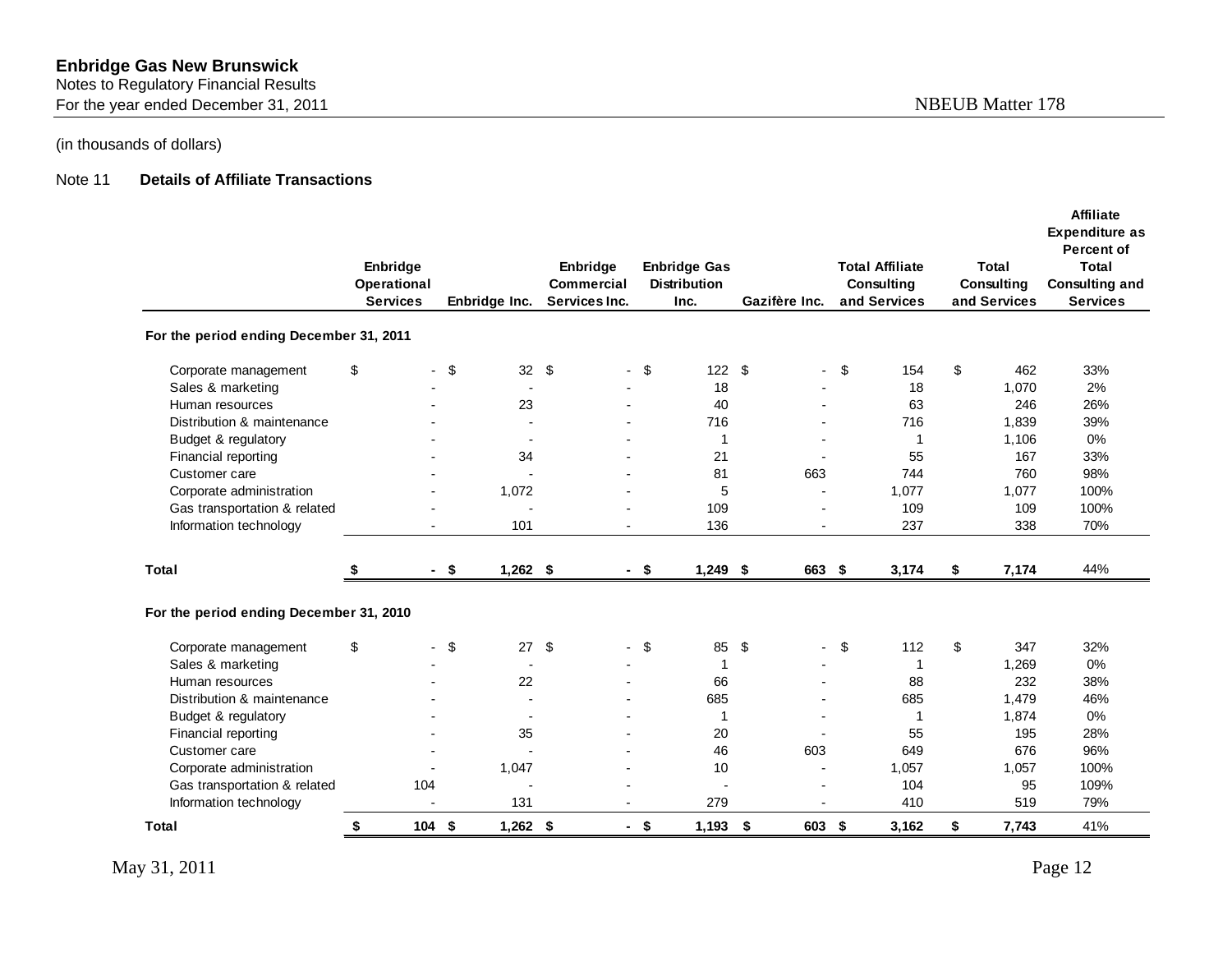#### Note 12 **Financial Statement Effects of Rate Regulation**

The Partnership's primary business activities are subject to regulation by the New Brunswick Energy and Utilities Board (EUB). The Partnership follows accounting practices prescribed by its regulator or stipulated in approved ratemaking decisions that are subject to examination and approval by the EUB and are similar to those being used by other enterprises in the gas distribution industry in Canada. Accordingly, the timing and recognition of certain revenues and expenses may differ from that otherwise expected under generally acceptable accounting principles (GAAP) applicable to non-regulated operations. The ultimate recoverability of costs incurred is dependant upon the approval of the EUB.

Rate regulation creates differences between the manner in which the Partnership accounts for transactions or events and how they would be accounted for if the Partnership was not subject to rate regulation. The differences in accounting treatment include:

The Partnership is subject to non-traditional regulation which recognizes its immature nature. Unlike many similar utilities, the Partnership's rates are market, not cost, based. Rates charged by the Partnership are based on a targeted savings over alternate fuel for end use customers. This rate setting methodology has been approved by the EUB for use during the development period after which rates are expected to be cost based. The EUB has approved a regulatory deferral account to capture the difference between the Partnership's regulated revenues and its revenue requirement which non-regulated enterprises would not recognize.

The EUB permits an "allowance for funds used during construction" (AFUDC) to be included in the rate base. In addition, AFUDC is included in the cost of property, plant and equipment and is depreciated over future periods as part of the total cost of the related asset, based on the expectation that depreciation expense, including the AFUDC component, will be approved for inclusion in future rates. AFUDC for rate-regulated entities includes both an interest component and a cost of equity component. In the absence of rate regulation, GAAP would permit the capitalization of only the interest component. Therefore, the initial set up of the equity component as a capitalized asset and the corresponding revenue recognized during the construction phase would not be recognized nor would the subsequent depreciation of the asset.

As prescribed by the EUB, the Partnership does not recognize gains and losses on the sale of natural gas in the statement of income and uses a purchase gas variance account to defer the gain or loss on sale. Non-regulated enterprises would normally account for the gain or loss in the statement of income or comprehensive income.

As allowed by the EUB, the Partnership capitalizes certain operating and maintenance expenses incurred during the Partnership's development period. Non-regulated enterprises may expense certain of these costs in the period incurred.

Enbridge Inc., on behalf of the Partnership, maintains a pension plan which provides defined benefit pension benefits to employees. As prescribed by the EUB, contributions made to the plan are expensed as paid, consistent with the recovery of such costs in rates. Under GAAP, pension costs and obligations for defined benefit pension plans are determined using the projected benefit method and are charged to income as services are rendered.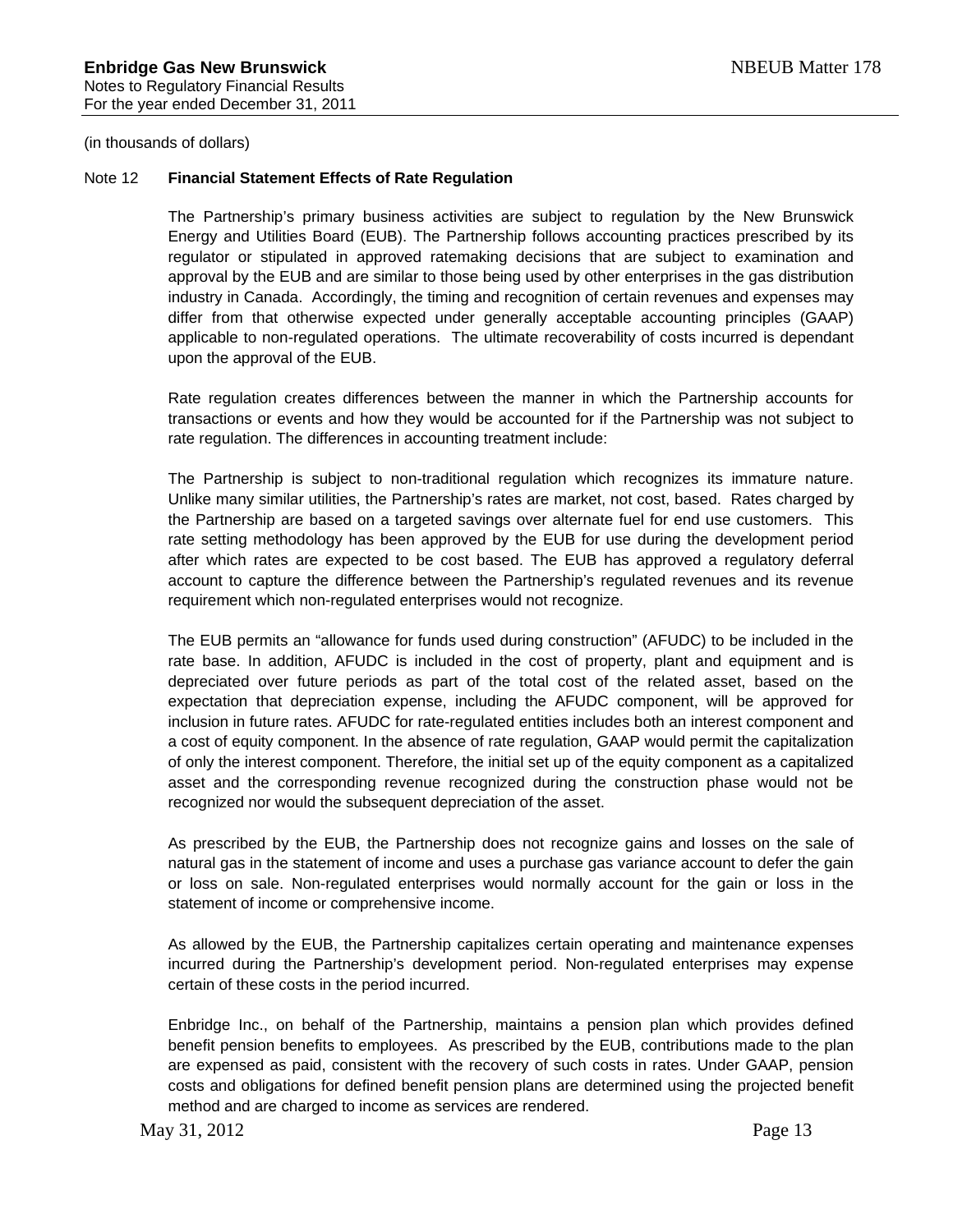# **I&S Profitability Margin**

|                                                                                              | 2011                            | 2010              |
|----------------------------------------------------------------------------------------------|---------------------------------|-------------------|
| Revenues as per regulatory financial statements<br>Revenue adjustment for warranty provision | \$<br>2,726                     | \$<br>6,787<br>23 |
| Revenue adjustment for rental program                                                        | (200)<br>2,526<br>\$            | \$<br>6,810       |
| Less: Cost of goods sold                                                                     |                                 |                   |
| COGS as per regulatory financial statements                                                  | 2,336<br>\$                     | \$<br>5,790       |
| <b>Billing services</b>                                                                      | 3                               | 3                 |
| Adjustment for Utility labour costs                                                          |                                 | 57                |
| Adjustment for Rental COGS                                                                   | (192)                           |                   |
|                                                                                              | 2,147<br>\$                     | \$<br>5,850       |
| Adjusted net margin                                                                          | \$<br>379                       | \$<br>960         |
| Less: Allocated expenses                                                                     |                                 |                   |
| O&M expenses                                                                                 | \$<br>797                       | \$<br>1,296       |
| Cost of capital                                                                              | 73                              | 96                |
| Depreciation                                                                                 | 61                              | 80                |
| Bad debt expense                                                                             | 58                              | 122               |
|                                                                                              | $\overline{\mathcal{S}}$<br>989 | \$<br>1,594       |
| Total Net revenue (loss)                                                                     | (610)                           | (634)             |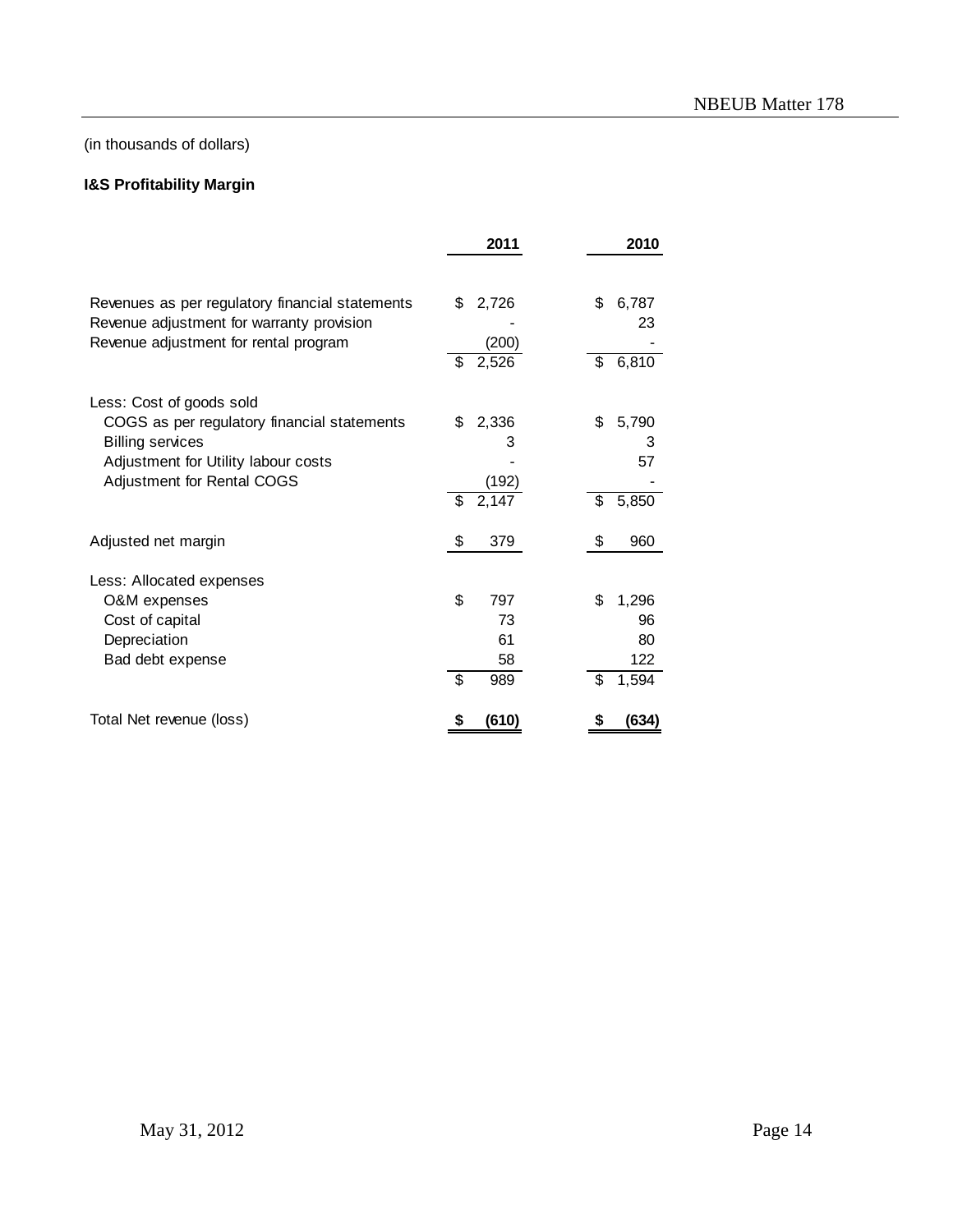#### **System Expansion Portfolio Test**

|                |                                                                  | 2011           | 2010        |
|----------------|------------------------------------------------------------------|----------------|-------------|
|                | Item Capital                                                     |                |             |
| 1              | Main                                                             | \$<br>1,279    | \$<br>4,321 |
| $\overline{2}$ | Service Line/Meter                                               | 5,248          | 3,495       |
| 3              | Sales Incentive                                                  | 3,811          | 4,064       |
| 4              | O&M Capitalized to Main                                          | 3,775          | 1,949       |
| 5              | O&M Capitalized to Service Line / Meter                          | 605            | 3,449       |
| 6              | O&M Capitalized to Development O&M                               | 5,228          | 6,393       |
| 7              | <b>Total Capital</b>                                             | 19,945         | 23,671      |
| 8              | <b>Cost of Capital</b>                                           | 8.26%          | 9.35%       |
|                | <b>Depreciation Rates</b>                                        |                |             |
| 9              | Main, Sales Incentives & Development O&M                         | 2.43%          | 2.43%       |
| 10             | Service Line/Meter                                               | 3.83%          | 3.83%       |
|                | Net Annual Impact on Revenue Requirement                         |                |             |
|                | Energy (GJs)                                                     | 215,091        | 335,657     |
|                | Revenue                                                          | \$<br>2,376 \$ | 3,686       |
|                | Less:                                                            |                |             |
|                | Depreciation: Mains ((item $1 +$ item $4$ ) * item 9)            | 123            | 152         |
|                | Depreciation: Service Line/Meter ((item $2 +$ item 5) * item 10) | 224            | 266         |
|                | Depreciation: Sales Incentive (item3 * item 9)                   | 93             | 99          |
|                | Depreciation: Development O&M (item 6 * item 9)                  | 127            | 155         |
|                | Cost of Capital (item 7 * item 8)                                | 1,647          | 2,214       |
|                | Annual Impact                                                    | \$<br>162      | \$<br>800   |
|                |                                                                  |                |             |